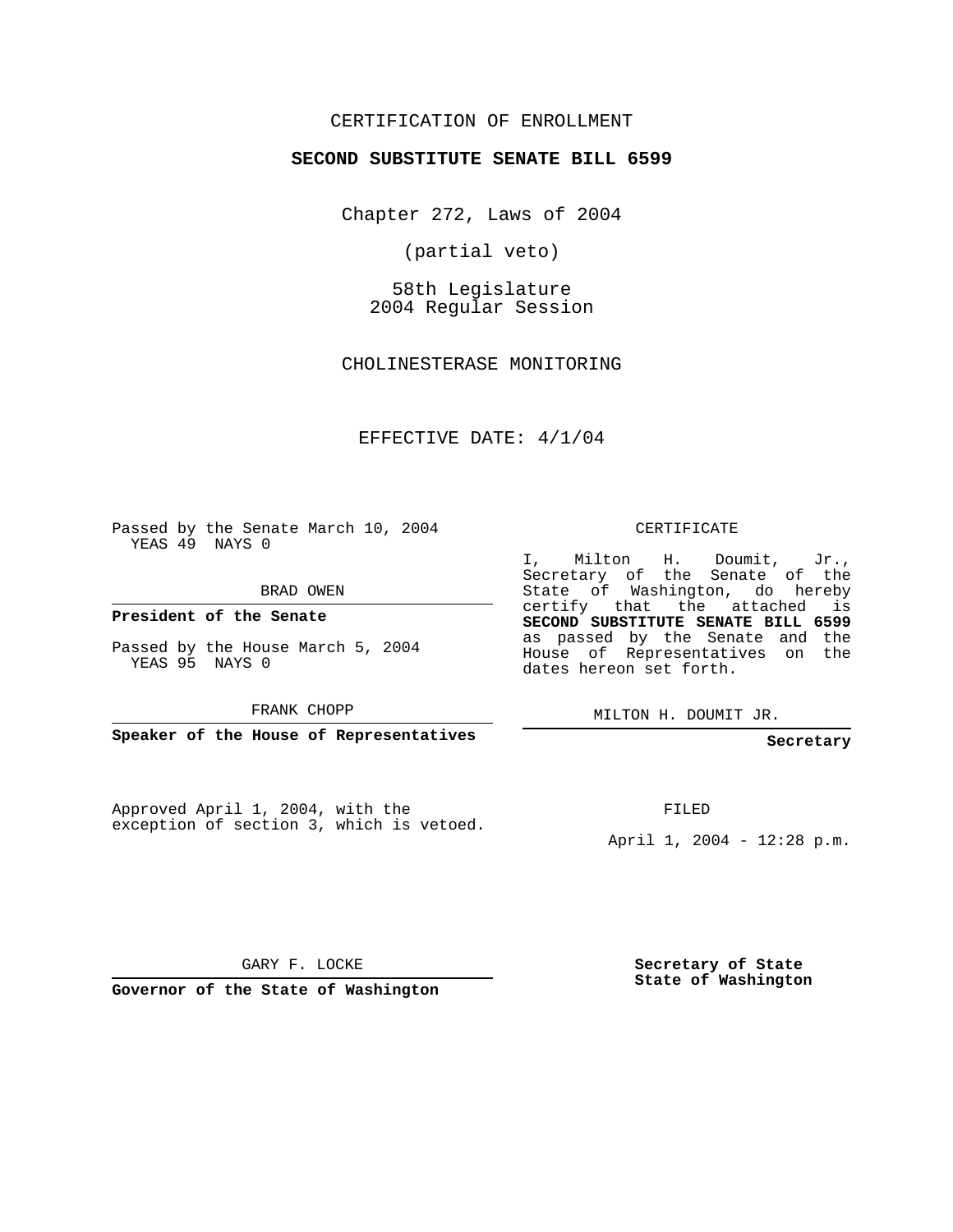# **SECOND SUBSTITUTE SENATE BILL 6599** \_\_\_\_\_\_\_\_\_\_\_\_\_\_\_\_\_\_\_\_\_\_\_\_\_\_\_\_\_\_\_\_\_\_\_\_\_\_\_\_\_\_\_\_\_

\_\_\_\_\_\_\_\_\_\_\_\_\_\_\_\_\_\_\_\_\_\_\_\_\_\_\_\_\_\_\_\_\_\_\_\_\_\_\_\_\_\_\_\_\_

AS AMENDED BY THE HOUSE

Passed Legislature - 2004 Regular Session

### **State of Washington 58th Legislature 2004 Regular Session**

**By** Senate Committee on Ways & Means (originally sponsored by Senators Honeyford, Swecker, Parlette, Haugen, Sheahan and Rasmussen)

READ FIRST TIME 02/10/04.

 AN ACT Relating to required elements of cholinesterase monitoring programs for certain pesticide handlers; adding new sections to chapter 49.17 RCW; and declaring an emergency.

BE IT ENACTED BY THE LEGISLATURE OF THE STATE OF WASHINGTON:

 NEW SECTION. **Sec. 1.** A new section is added to chapter 49.17 RCW to read as follows:

 Employers whose employees receive medical monitoring under chapter 296-307 WAC, Part J-1, shall submit records to the department of labor and industries each month indicating the name of each worker tested, the number of hours that each worker handled covered pesticides during the thirty days prior to testing, and the number of hours that each worker handled covered pesticides during the current calendar year. The department of labor and industries shall work with the department of health to correlate this data with each employee's test results. No later than January 1, 2005, the department of labor and industries shall require employers to report this data to the physician or other licensed health care professional and department of health public health laboratory or other approved laboratory when each employee's cholinesterase test is taken. The department shall also require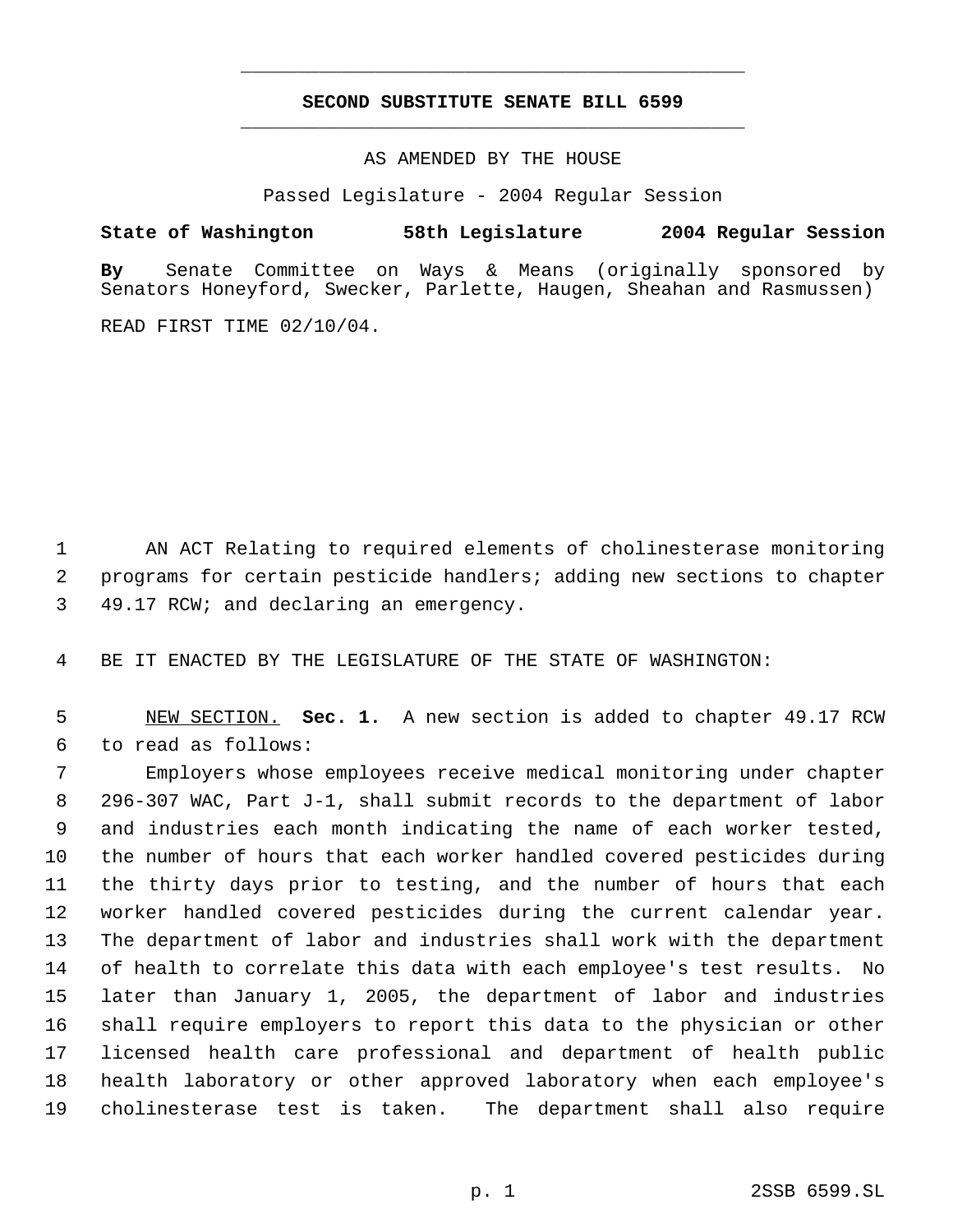employers to provide each employee who receives medical monitoring with: (1) A copy of the data that the employer reports for that employee upon that employee's request; and (2) access to the records on which the employer's report is based.

 5 NEW SECTION. **Sec. 2.** A new section is added to chapter 49.17 RCW 6 to read as follows:

 By January 1, 2005, January 1, 2006, and January 1, 2007, the department of labor and industries shall report the results of its data collection, correlation, and analysis related to cholinesterase monitoring to the house of representatives committees on agriculture and natural resources and commerce and labor, or their successor committees, and the senate committees on agriculture and commerce and trade, or their successor committees. These reports shall also identify any technical issues regarding the testing of cholinesterase levels or the administration of cholinesterase monitoring.

16 *\*NEW SECTION. Sec. 3. A new section is added to chapter 49.17 RCW* 17 *to read as follows:*

 *As specified in any proviso relating to cholinesterase monitoring in the 2003-2005 omnibus operating appropriations act, the department shall make reasonable reimbursements on a quarterly basis. \*Sec. 3 was vetoed. See message at end of chapter.*

 NEW SECTION. **Sec. 4.** This act is necessary for the immediate preservation of the public peace, health, or safety, or support of the state government and its existing public institutions, and takes effect immediately.

> Passed by the Senate March 10, 2004. Passed by the House March 5, 2004. Approved by the Governor April 1, 2004, with the exception of certain items that were vetoed. Filed in Office of Secretary of State April 1, 2004.

Note: Governor's explanation of partial veto is as follows: "I am returning herewith, without my approval as to section 3, Second Substitute Senate Bill No. 6599 entitled:

ACT Relating to required elements of cholinesterase monitoring programs for certain pesticide handlers;"

Second Substitute Senate Bill No. 6599 requires the Department of Labor and Industries to collect, correlate, and analyze certain data related to cholinesterase tests.

Section 3 would have required the department to make reasonable reimbursements on a quarterly basis as specified in the operating budget. This section refers to an appropriation in the operating

2SSB 6599.SL p. 2